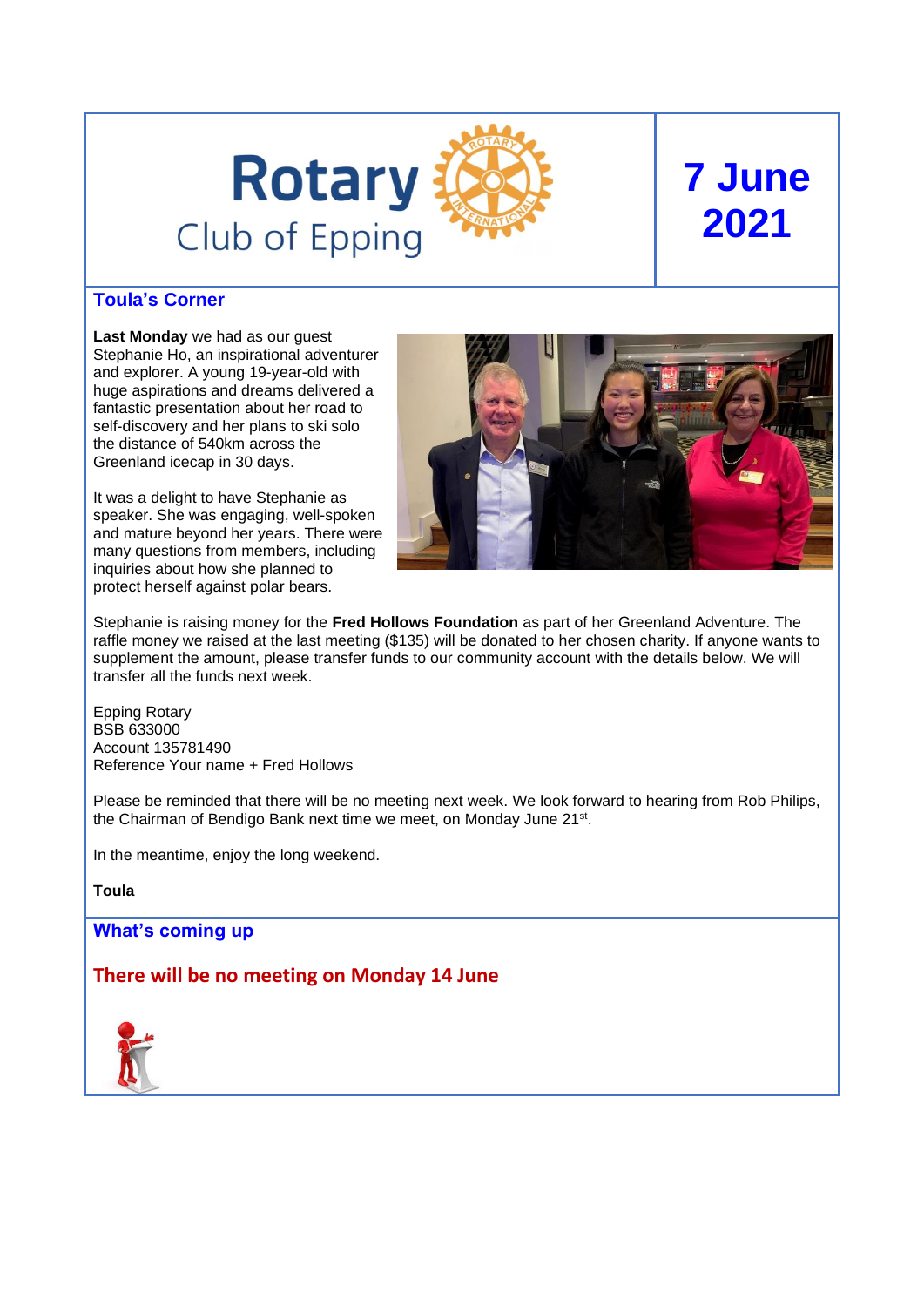| Monday, 14 June 2021 | <b>NO MEETING</b> | <b>QUEEN'S BIRTHDAY</b>                                |
|----------------------|-------------------|--------------------------------------------------------|
| Monday, 21 June 2021 | Hotel, Epping     | Rob Philips, Chairman, Bendigo Bank                    |
| Monday, 28 June 2021 | Club, Epping      | Changeover with District Governor<br>Elect Lindsay May |

# **Dog Park in Epping West**



The Board and club members are delighted to support Olga, in her quest to lobby Parramatta Council for a new Dog Park in Epping West.

If you have not signed the petitions or if you would like to assist Olga in any way, please contact Olga directly.

# **Chinese Community Dinner**



Tony Tang, Deretta Andrews, Chris O'Brien, Narelle Barker, John Fenessy, Rose Jackson, Toula Serna & Peter Garrard

Last Friday, a number of Board members and their partners attended a Community Dinner. The dinner has hosted by the Ryde Community forum, The Chinese Community Council of Australia together with the Rotary Club of Epping.

In attendance were the Mayor of Ryde, other councillors and representatives from the State Labour opposition. Unfortunately, the new NSW Labour Leader was not available on the day (he had just become leader on the very day). He was represented by Rose Jackson, as member of the Legislative Council.

A similar dinner a few weeks ago members of the Liberal NSW government at state and local levels were invited.

## **Community Raffle Sales**

Congratulations to all those who have sold their raffle books. We still have more books to sell, so if you are up to the challenge, please contact Deretta.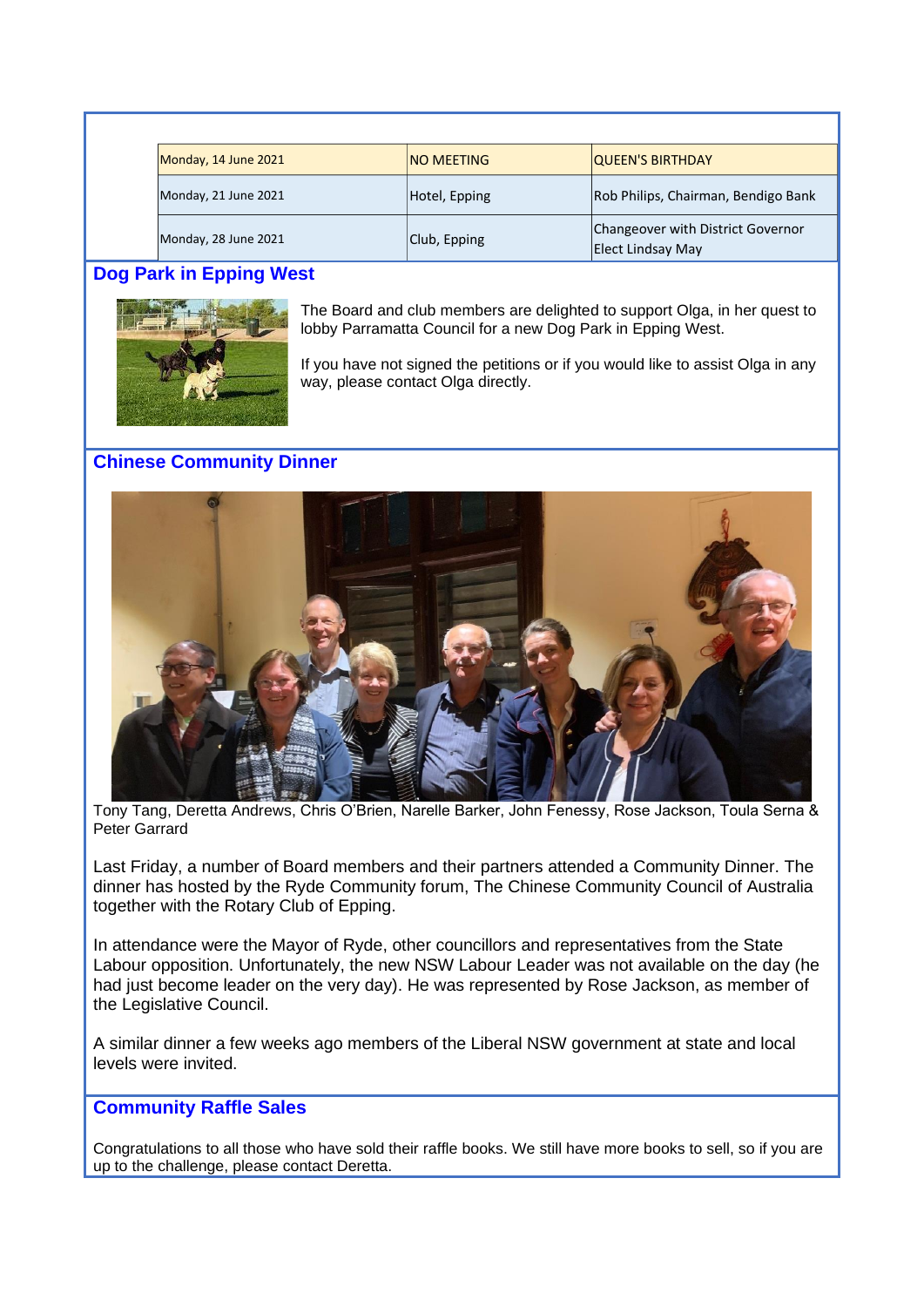For those who have sold your books, please return stubs and cash to Deretta on Mondays. If you prefer to transfer the money online, it will have to go the Community Account: Account number 135781490.

Please include your book number in the details.

#### **Deadline for returning ALL tickets is June 21**

**Toula** 

Epping Rotary. BSB 633000 Account 135781490 Reference Your name + Raffle.



Cost of tickets are 1 for \$5, 3 for \$10, 8 for \$20

Through generous donations we have secured great prizes worth more than \$1000 in total.

Special thanks go to Bruce and Louise and to Betty who donated 2 of the prizes.

#### **Prizes**

- 1. 2 nights at Werri beach, Gerringong at a house by the ocean, which sleeps 6. Donated by Bruce and Louise
- 2. Rawson's Restaurant \$200 voucher; donated by The Epping Club.
- 3. One mixed dozen Epping Rotary wine bottles; worth \$160 donated by the Rotary Club of Epping
- 4. \$100 Macquarie Shopping Centre Gift Card; donated by Macquarie Shopping Centre
- 5. \$100 voucher from Epping Hotel
- 6. One bottle of Veuve Cliquot champagne; donated by Betty Ockerlander

#### **Draw**

The Raffle will be drawn on June 28, 2021 at 8:30pm. Winners will be informed by phone.

#### **Money raised will go towards;**

- **The Community Garden**. In partnership with the North Epping Primary local school, this project is well underway. It will involve the whole school community and will provide students with a real-time experience on how to grow, harvest, and use vegetables, fruits and herbs.
- **Local Youth Projects.** Working with local schools, the club has several ongoing projects that require funding. Examples are the sponsoring of teams for a MUNA conference, Seniors Debates and Leadership programs (RYLA)
- **Minimbah Disability Service**. The Club supports this Marsfield organisation, which cares for people with complex intellectual disabilities. Members of the club volunteer their services and gardening skills.

## **Happy Campers at Carmen Drive.**

Ying, Chris, Justin and myself sold another 5 books last Saturday. Next Saturday sales will be at North Epping.

If you'd like to help please contact Peter, Deretta or Toula. We're going well and on track to make a \$5,000 net profit. Please start bringing in your butts from your sales and the money collected.

**Bruce**

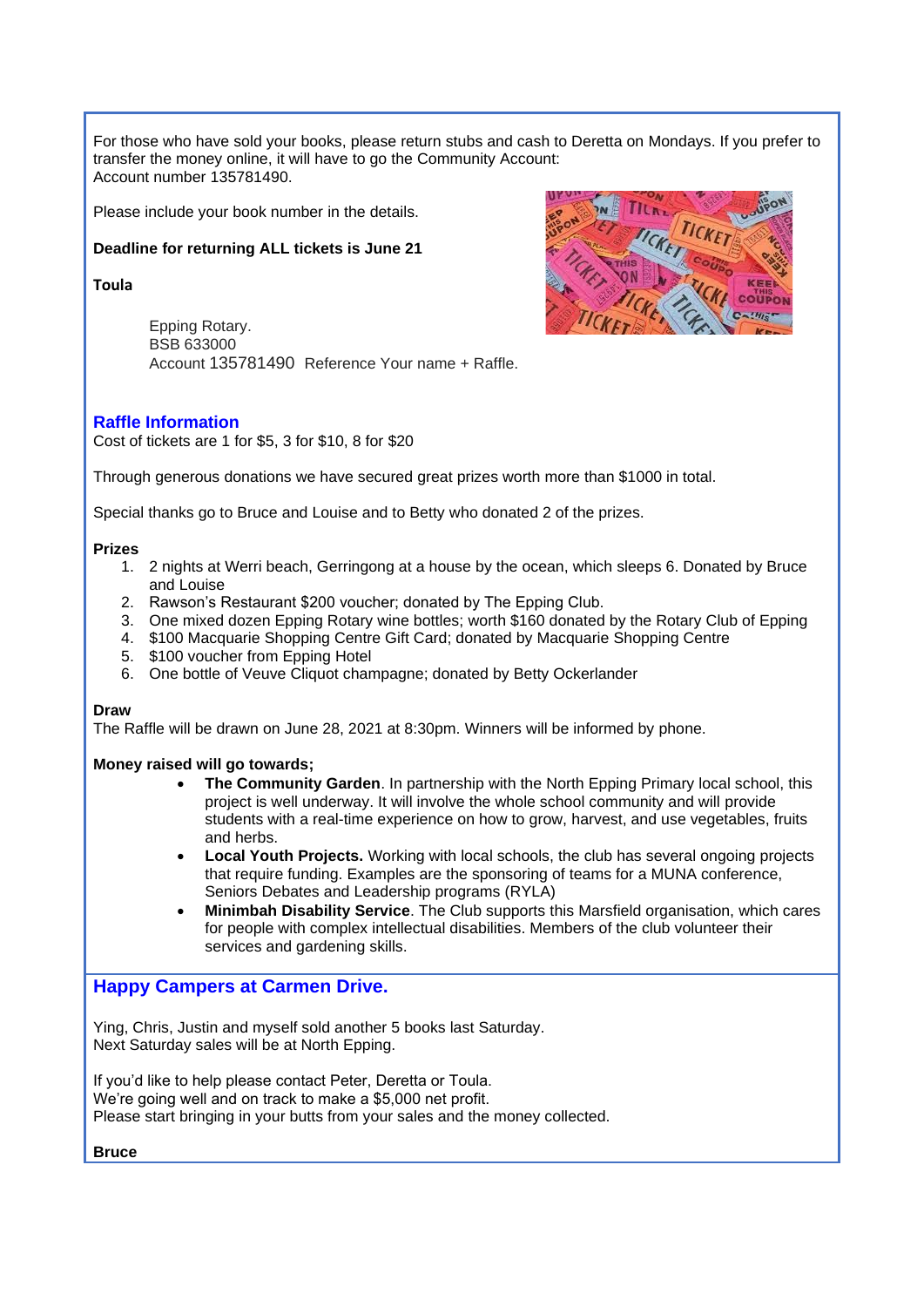

# **San Isidro Garden Project**

Here is an update from Phil Atkins regarding the Garden Project at San Isidro School:

'The past 12 months have been disastrous for the kids at San Isidro. There has been no face to face teaching for all that time and there is no prospect of any immediate return. At the request of the Head Teacher, I provided funds from the school feeding account to buy photocopiers, printers and paper to assist the teachers to provide Philippine style remote learning (computers would be very rare in households). There has also been the occasional feed by hand delivery, but this is very time consuming and labour intensive and not an ongoing viable option. Recently I have provided funds for rice and other good for the indigenous families associated with the school.

The garden for which Epping Rotary is the supporter has continued. I have paid the gardener throughout the past year and I am informed that she has been at the school every day. She is very diligent as I think the money, she earns is very important to her family. I have used all but 4,000 PhP of the money which you have transferred into my Philippine BDO account, so at some stage in the next month or so I will need to ask for a further transfer. From memory there are still funds in the RAWCS account.

The vegetables which have been harvested have been used by staff and others who come to pick it. Right now, it is the time of the season for replanting. I have received some recent photos which show the current situation. As you can see there has been extensive work setting out the gardens.'

**Narelle International Director**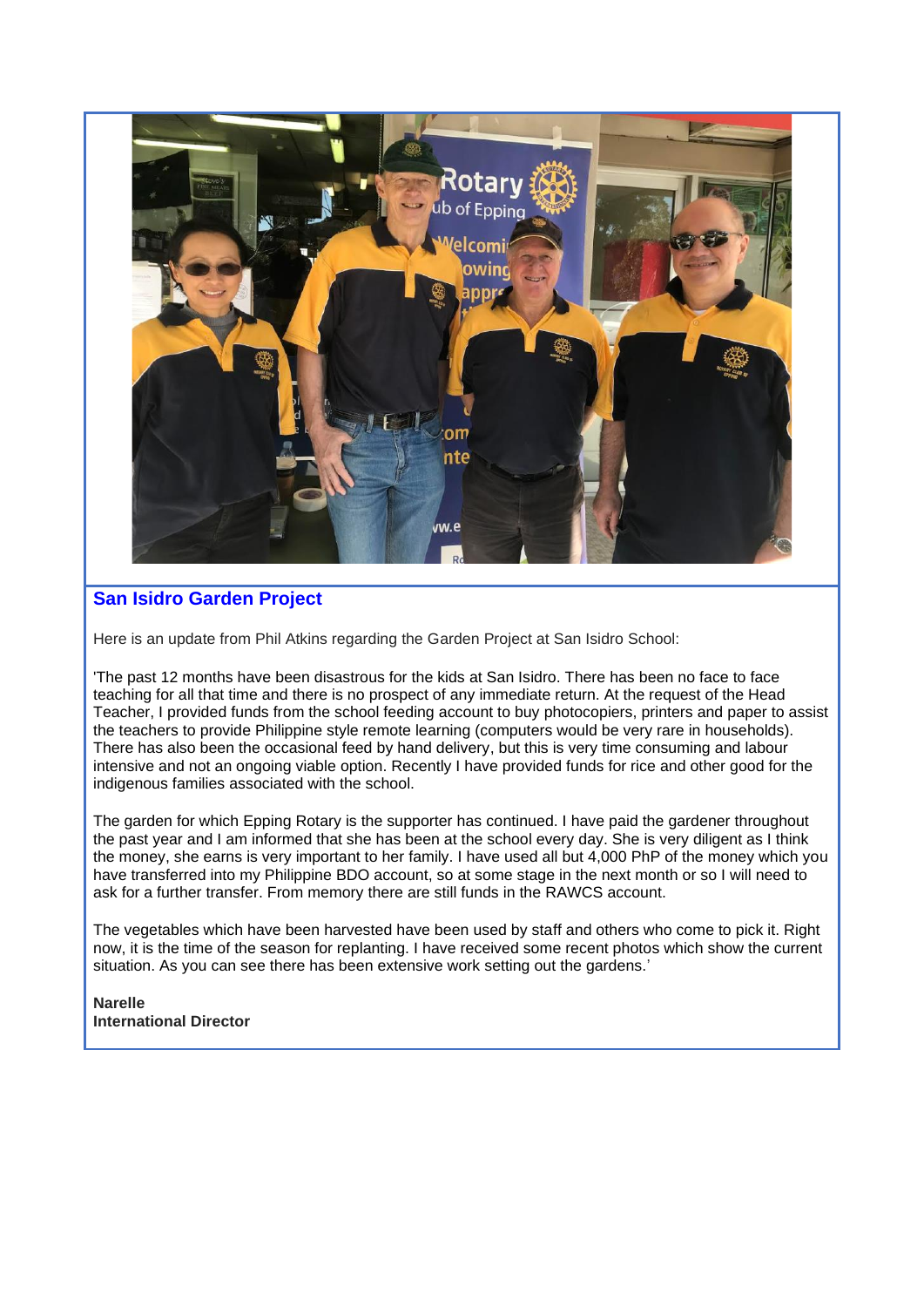

## **Thursday Walks**

The walking maestro, Trevor, is having a well-deserved two-week break and has asked me to be walk "leader" for the next two Thursdays.

Both walks will be west of the railway, but no visa is required.

#### **Thursday June 10.**

The beautiful and historic Lake Parramatta walk of 5 km and about 75 minutes.

## **Thus June 17**

Cumberland Forest. A much easier walk with options of 15 minutes to 70 minutes.

Both at 8.30 am and details of both next week. Cafe at both. Enjoy your break, Trevor.

## **Bruce**

## **District Changeover – Latest Information**

The Changeover will be upon us quite soon as our year races by. Time to register for the lunch gathering. Due to current restrictions, there are limited numbers who can attend, so it would be better to register now if you have not done so.

An Important Message About the Changeover from District Secretary, Pamela Noal

Dear respected fellow Rotarians and good friends through the years,

Please note that the well-established essential Changeover Committee of 6 Rotarians has again met in planning the D9685 Changeover event to be held at Castle Hill RSL auditorium on Sunday, 4th July 2021 for a lunch to become a celebration with many distinguished guests through our Rotary journey in this most challenging year. Indeed, our Rotary Centenary Year!

COVID-19 Government and Medical bulletins continue to update our Rotary planning events with observations of global advice and learning of difficult present devastating news we are hearing from India. It is within utmost respect that the Changeover 2021-2022 committee have unanimously decided that, out of true respect to India, our sincere, ongoing support from our Global friends in reaching out, we will no longer have the District Changeover theme " Bollywood. "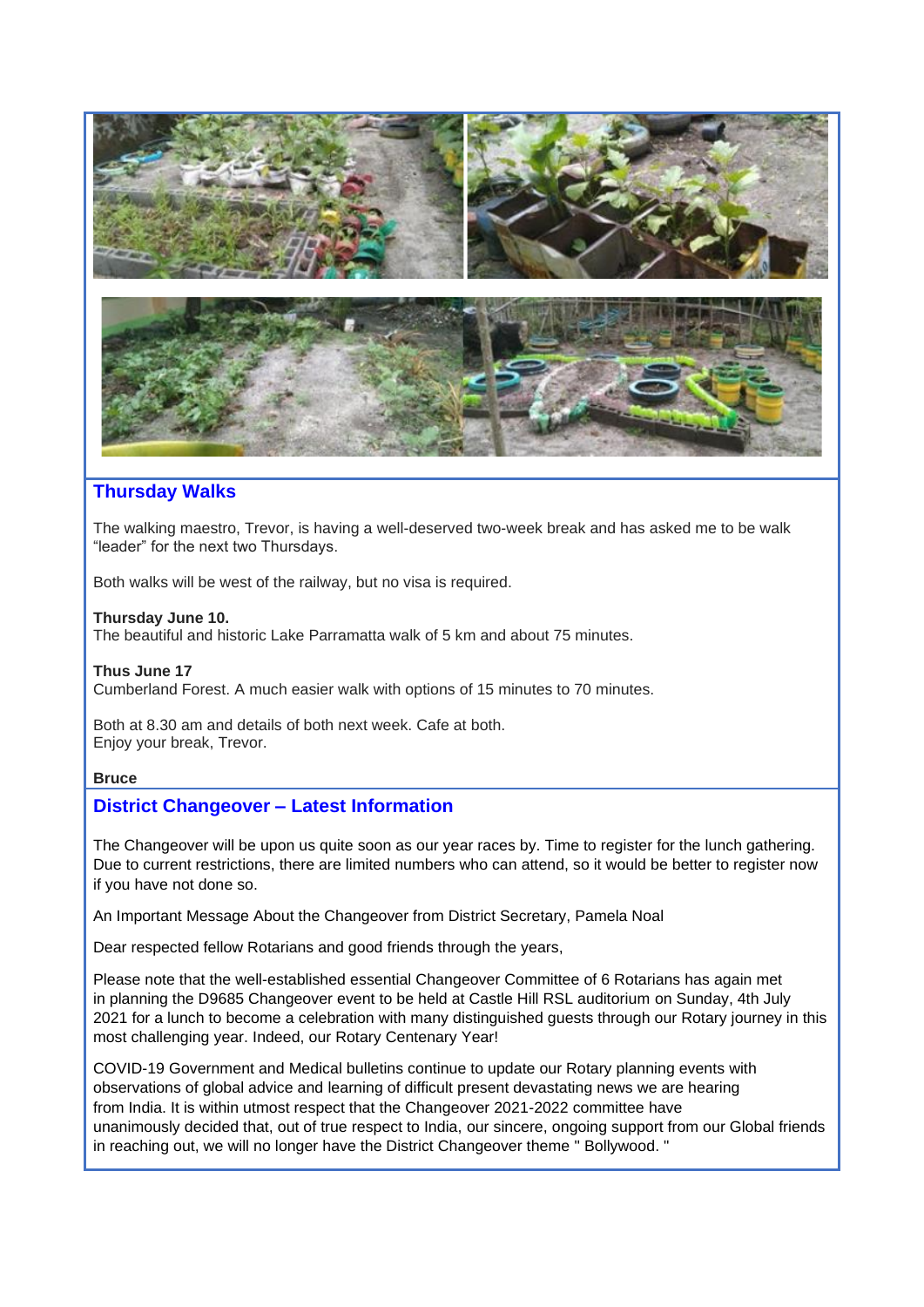

## **Comedy for a Cause**

I would like to invite you to book for a Rotary Club of Wahroonga fund raising event on Saturday 14 August.

The event,

Comedy for a Cause", will be an enjoyable evening of comedy held at the Asquith Golf Club. There is plenty of parking inside the grounds.

The evening will consist of 3 professional stand-up comedians telling jokes and satire about current events. All the funds raised will be donated to a Nepal Orphanage and to the Indian Covid relief appeal the Rotary club has organised through a Rotary Club in India.

The cost is just \$ 35 per person. The show will start at 8 pm but the club has offered an option of 6 delicious meals at \$ 15 per person available from 6.30 pm and the bar will be open. Meal details are attached. Drinks will also be available at interval. Full details of the event are on the attached flyer.

Please book your tickets using the "Comedy for a Cause" website [https://comedyforacause.net/rcw.](https://comedyforacause.net/rcw)

I would appreciate if you will share this information with your family and friends and invite them to also book for this event.

Please let me know if you would like any further information. I look forward to seeing you on 14 August.

Kind regards

**Peter Lorschy**